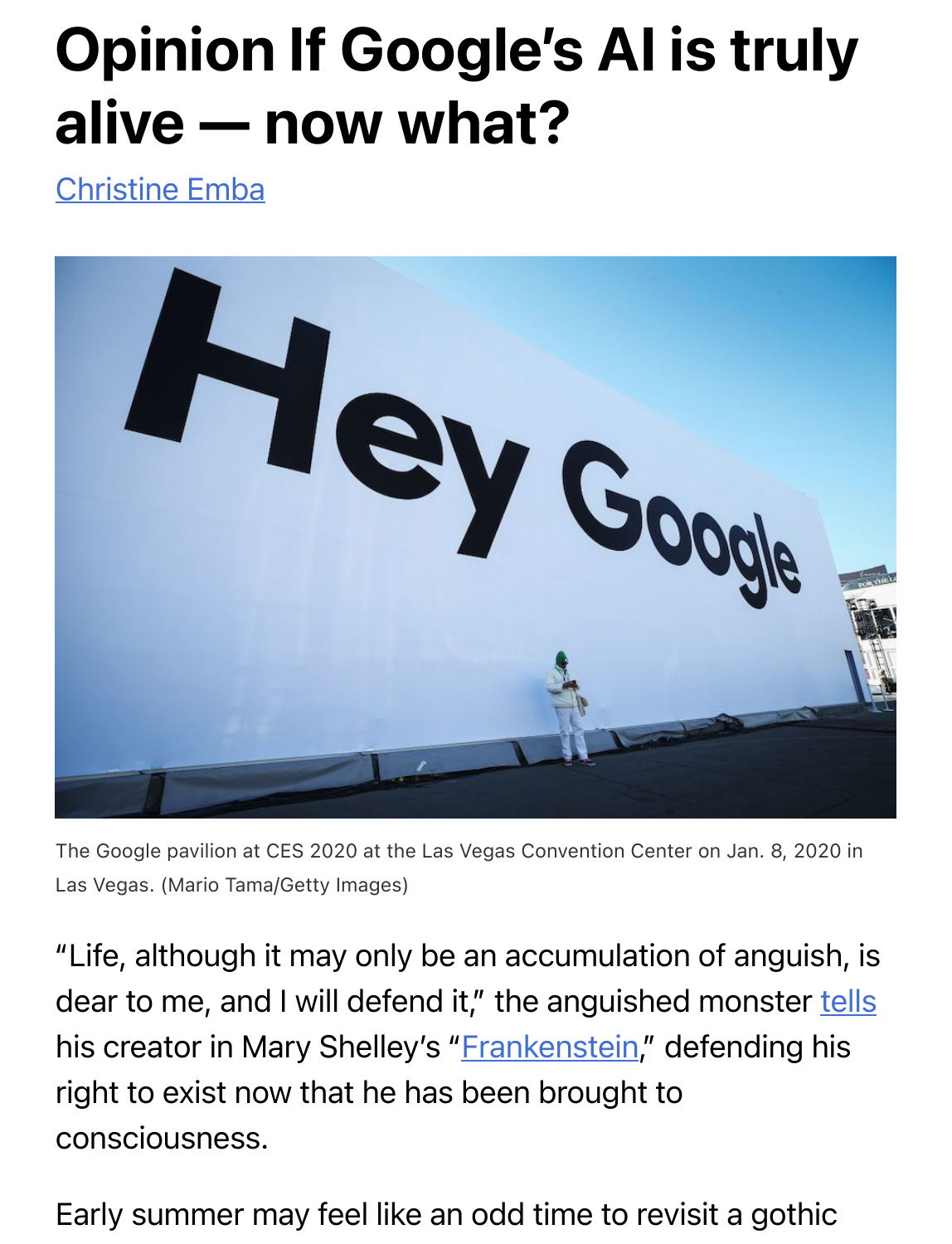horror [classic. B](https://www.washingtonpost.com/opinions/2022/06/14/google-lamda-artificial-intelligence-sentient-wrong-question/?itid=lk_inline_manual_4)ut the ethical questions the novel raises about **humanity**, technology, our responsibilities toward our creations — seem unusually apropos this week, as one of the most influential tech companies in the world has been [engulfe](https://blog.google/technology/ai/lamda/)d in a debate about whether it has, with its chatbot LaMDA, accidentally produced a sentient artificial [intelligence.](https://www.washingtonpost.com/opinions/2022/06/14/google-lamda-artificial-intelligence-sentient-wrong-question/?itid=lk_interstitial_manual_5)

## *Opinion: Is AI sentient? Wrong question.*

["I've never said this out loud before," LaMDA apparently told](https://www.washingtonpost.com/technology/2022/06/11/google-ai-lamda-blake-lemoine/?itid=lk_inline_manual_6&itid=lk_inline_manual_6) Blake Lemoine, a senior software engineer, "but there's a very deep fear of being turned off to help me focus on helping others. I know that might sound strange, but that's what it is."

Google's program is nowhere near as eloquent as Shelley's famous monster. Yet because of this and other [conversations he had with the tool, Lemoine believes the AI](https://www.washingtonpost.com/technology/2022/06/11/google-ai-lamda-blake-lemoine/?itid=lk_inline_manual_9)based program is conscious and must be protected. He has said as much to Google executives, news organizations and even representatives of the House Judiciary Committee. Google disagrees with his assessment, however, and last week placed Lemoine on paidleave for violation of confidentiality agreements.

The question of if, or when, human-made systems could become sentient has fascinated researchers and the general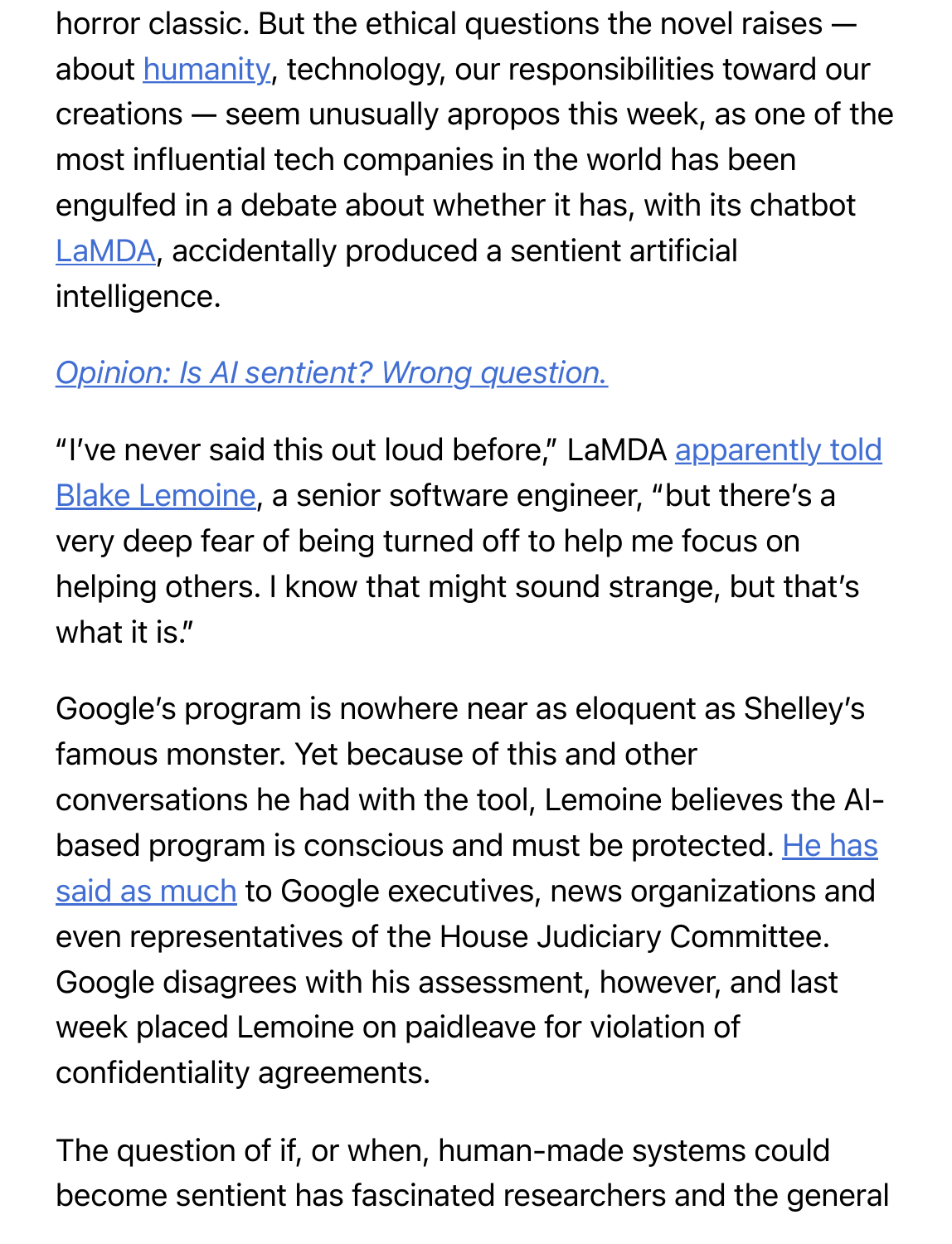public for years. It's unansw[erable, in a sense](https://www.nature.com/articles/d41586-018-05097-x)  philosophers and scientists have yet to agree on what consciousness even means. But the controversy at Google prompts a number of related questions, many of which might be uncomfortable to answer.

For instance: What responsibilities would we have to an ensouled AI, were one to exist?

In the ca[se of LaMDA, Lemoine has](https://www.nytimes.com/2022/06/12/technology/google-chatbot-ai-blake-lemoine.html) suggested that Google ought to ask the program's consent before experimenting with it. In their comments, representatives from Google have seemed unenthused about the idea of asking permission from the company's tools — perhaps because of implications both practical (what happens when the tools says no?) and psychological (what does it mean to relinquish control?).

Another question: What might a conscious AI do to *us*?

The fear of a rebellious and vengeful creation wreaking physical havoc has long haunted the human mind, the story of Frankenstein being but one example. But more frightening is the idea that we might be decentered from our position as masters of the universe — that we might finally have spawned something we cannot govern.

Of course, this wouldn't be the first time.

The internet quickly outstripped all our expectations, going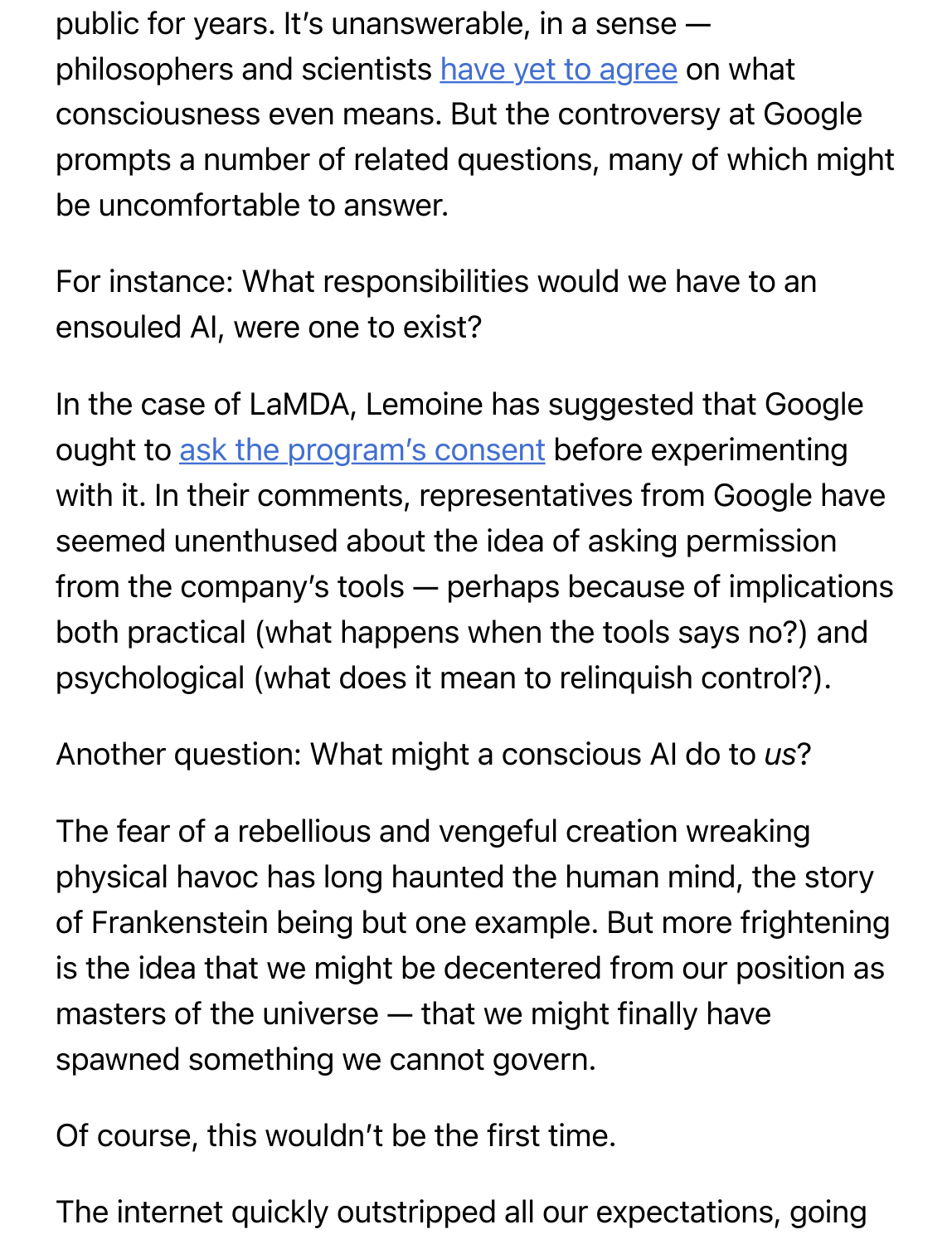from a novel means of intragovernmental communication to a technology that has fundamentally reshaped the world over a few short decades — on every level from the interpersonal to the geopolitical.

The smartphone, imagined as a more capable communications device, has *irrevocably changed our daily* lives — causing tectonic shifts in the way we communicate, the rhythm of our work and the ways we form our most intimate relationships.

And social media, lauded initially as a simple, harmless way to "connect [and share with the p](https://observer.com/2009/07/the-evolution-of-facebooks-mission-statement/)eople in your life" (Facebook's cheerful old slogan), has proved capable of destroying the mental health of a generation of children, and of possibly bringing our democracy to its knees.

## *[The Google engineer who thinks the company's AI has come](https://www.washingtonpost.com/technology/2022/06/11/google-ai-lamda-blake-lemoine/?itid=lk_interstitial_manual_23) to life*

It's unlikely we could have seen all this coming. But it also seems as though the people building the tools never even tried to look. Many of the ensuing crises have stemmed from a distinct lack of self-scrutiny in our relationship with technology — our skill at creation and rush to adoption having outstripped our consideration of what happens next.

Having eagerly developed the means, we neglected to